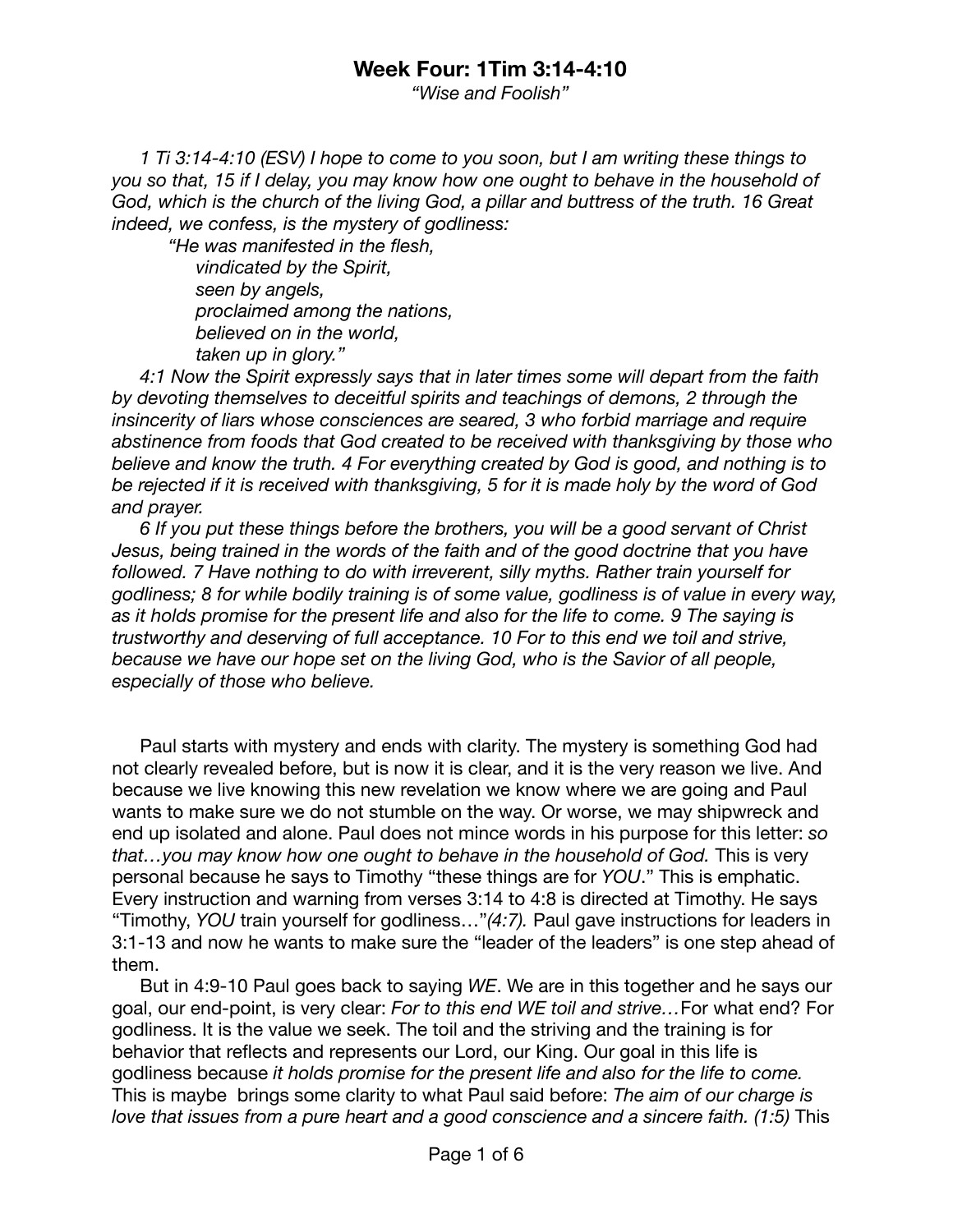is the goal, and hopefully the result, of good teaching. Sound doctrine changes us on the inside. But what about the outside? What do people see us *DOING*? And is it what we *DO* that changes us? Our toil and striving and training? No! It is the transformed heart, *because we have our hope set on the living God, who is the Savior of all people(1:10,* that gives us the desire to toil and strive. Our hope is in the living God that Paul and Timothy served, the same Savior. We can picture ourselves with them at the end, in the age to come, when we will all stand with the saints of the Church and Israel and even all the way back to the beginning. *Therefore, since we are surrounded by so great a cloud of witnesses, let us also lay aside every weight, and sin which clings so closely, and let us run with endurance the race that is set before us (Heb 12:1)* The Christian life is a race, an endurance contest. We must find the strength of mind and body to finish well.

The mind is a funny thing. We are always analyzing and asking questions, wanting to know the *real meaning* behind something we can't quite figure out. We take great pride in our solutions, even though many times they prove faulty or even totally wrong. Then we get under pressure. An illness, an attack or threat from an enemy, anger from within, or fear of the unknown. It is then the mind stops analyzing and is in chaos. Nothing makes sense! Think of a time when you felt like this. It is then someone comes with what we call a "platitude", something stated so simply that it is easily grasped and provides a sense of relief. It is something like *Just Live For Today* or *Easy Does It.* These sayings do not answer all the questions of life, but they calm us and bring us back to focus on the moment, to see that right now I am OK. Take a breath! This is what Paul is doing as he writes the poem that he says proclaims the Great Mystery of Godliness. And it is where my mind goes to work analyzing and trying to figure out what it all means as I sit in the comfort of my quiet office. If this is the secret of godliness, then we must find out what it is!

First I ask, "What is godliness?" Some translate the underlying Greek word as *religion*, but I have come to like the word godliness. Religion in our modern world has all kinds of nasty connotations, especially for the man on the street. What we really want to know is what did the word godliness or religion mean to Paul? Tom Wright in his grand biography of the life of Paul helps us to understand. He says:

 *[Godliness] consisted of God-related activities that, along with politics and community life, held a culture together and bound the members of that culture to its gods and to each other. In the modern Western world, religion tends to mean God-related individual beliefs and practices that are supposedly separable from culture, politics, and community life. For Paul, religion was woven in with all of life: for the modern Western world, it is separated from it. So when, (in the letter to the Galatians), Paul talks about "advancing in Judaism beyond any of his age", the word Judaism refers not to "religion" but to an activity: the zealous propagation and defense of the ancestral way of life."<sup>1</sup>* 

Now Paul sees *the ancestral way of life* he knew from the Torah and the Temple as fully revealed in Jesus. He is just as zealous in defending and propagating the Gospel of the Kingdom of Jesus Christ as he was in his defense of the Kingdom promised to Abraham, Isaac and Jacob, because he sees Jesus as the fulfillment of it all. The big difference for Paul is his zeal does not lead him to kill God's enemies, but to love God's enemies. That is the kind of zeal he learned from Jesus. He sees in the resurrection the grand future that is already being manifested in the present. This means new people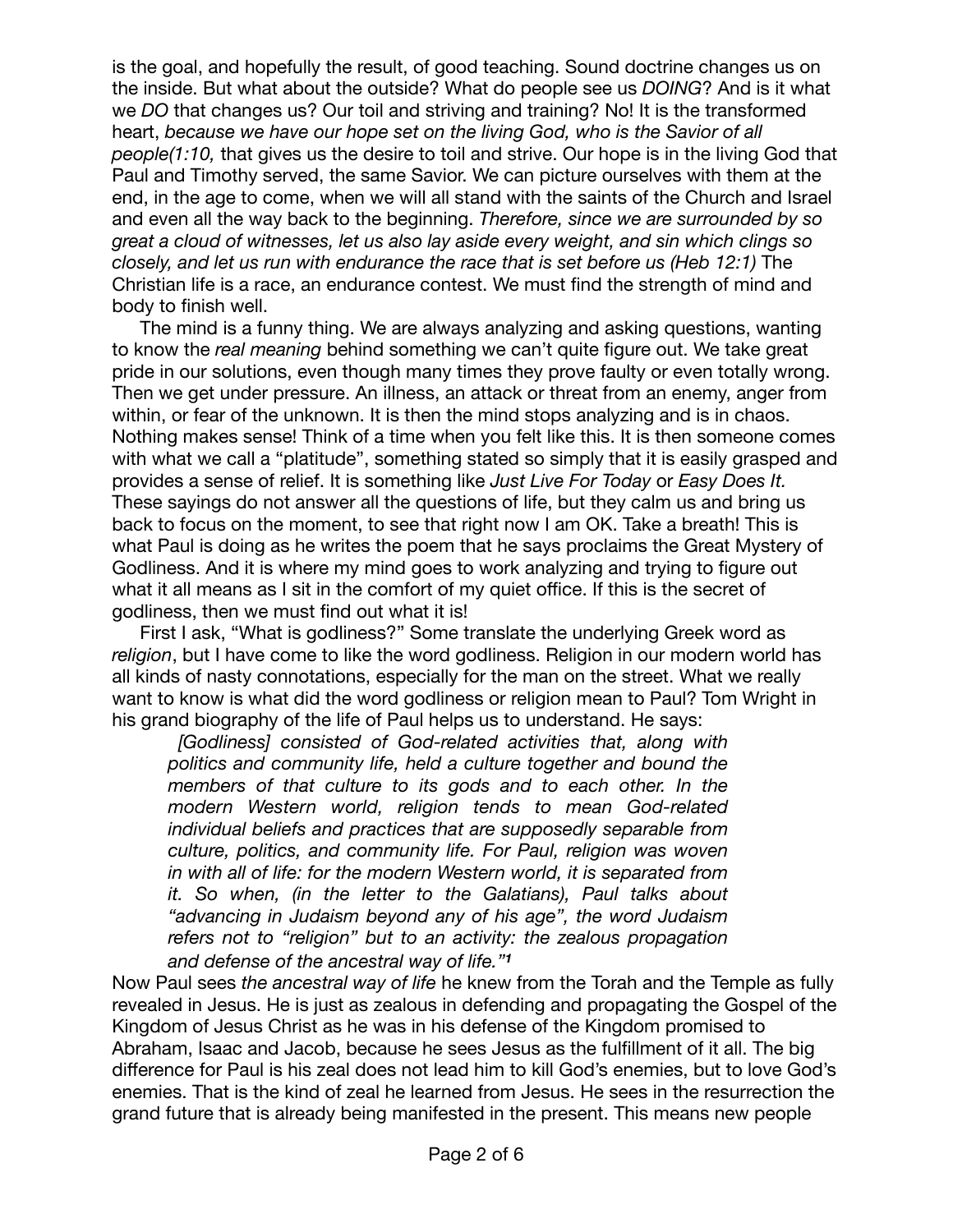acting in new ways, not according to the old ancestral traditions. This is not a new religion as we think of it. It is new creation. It is true Godliness. Everything has changed!

So this little poem is like taking a breath after reading what God expects of the leaders of His church. Expectations this demanding can throw our minds into a turmoil of uncertainty and doubt as Paul paints the image of near perfection in a leader and then gives the warnings about the devil leading even the best of us to a place of condemnation and disgrace! The poem doesn't tell us everything we'd like to know but it tells us everything God wants us to know and it appeals to the need of our hearts. It assures we are not in this race alone. We may have the desire to become godly and we want to know what to do. But the most important point is we have to know the One for whom we are doing it.

That is the point of the poem that releases its essence, like an expensive perfume, in just six lines. This sounds like a mystery, but this is not a mystery. It is the heart of a true story. It is the story of the God who became human and who now rules the whole world. This is not religion as we think of it. This is the "way of service and faith and discipleship and hope."*2* The way of godliness is the way of wisdom. It is the ultimate wisdom and godliness revealed in Jesus who is now in Glory.

*He was revealed in the flesh,* 

*was justified by the Spirit, was seen by angels, was proclaimed among the nations, was believed in the world, was taken up in glory.* 

If I were to read this in its original language you would hear the meter and the rhyme. It is too bad it doesn't translate that way. But the meaning is the same in any language. It is six lines in three pairs with the focal point in the center pair. It is very easy to memorize yet it allows for profound meditation because of its simplicity. It can move us to desire godliness because of it profound implications. No one knows its origins or who wrote it. But Paul saw it as a tool to focus the mind on the majesty of Jesus

The first pair on lines, *revealed in the flesh and justified in the spirit,* reminds us that God has become truly human. The Roman Caesars, even though human, had ascended to deity, so the Greek Roman religion believed humans do become gods. But a god lowering himself to become human? Never! But our God is willing not only to condescend and become a human but also to suffer and die as a human. But after His death, His entire life is justified, vindicated, through the power of His Spirit when Jesus was raised from the dead. These opening lines are the gospel message, *Christ died for our sins and was raised from the dead,* in poetic language.

Let's look at the third pair before moving to the central focus. *Believed in the world and taken up in glory.* He was *taken up* to heaven after HIs message was believed, that this God could justify not only His own people but the rest world. He *was taken up* after many believed that He is truly alive and will return. For Paul and the early Christian Church, believing in Jesus after He ascended meant He had their full trust in who He is. They were zealously loyal to His cause. They gave Him their full allegiance as the One already ruling as Lord of the nations. Their faith was in His victory. 

This brings us to the center; *Seen by angels, proclaimed among the nations!* The angels watched the drama unfold. They were visible at Bethlehem, and were onlookers as they heard the Father say from heaven *This is My Beloved Son* at His baptism by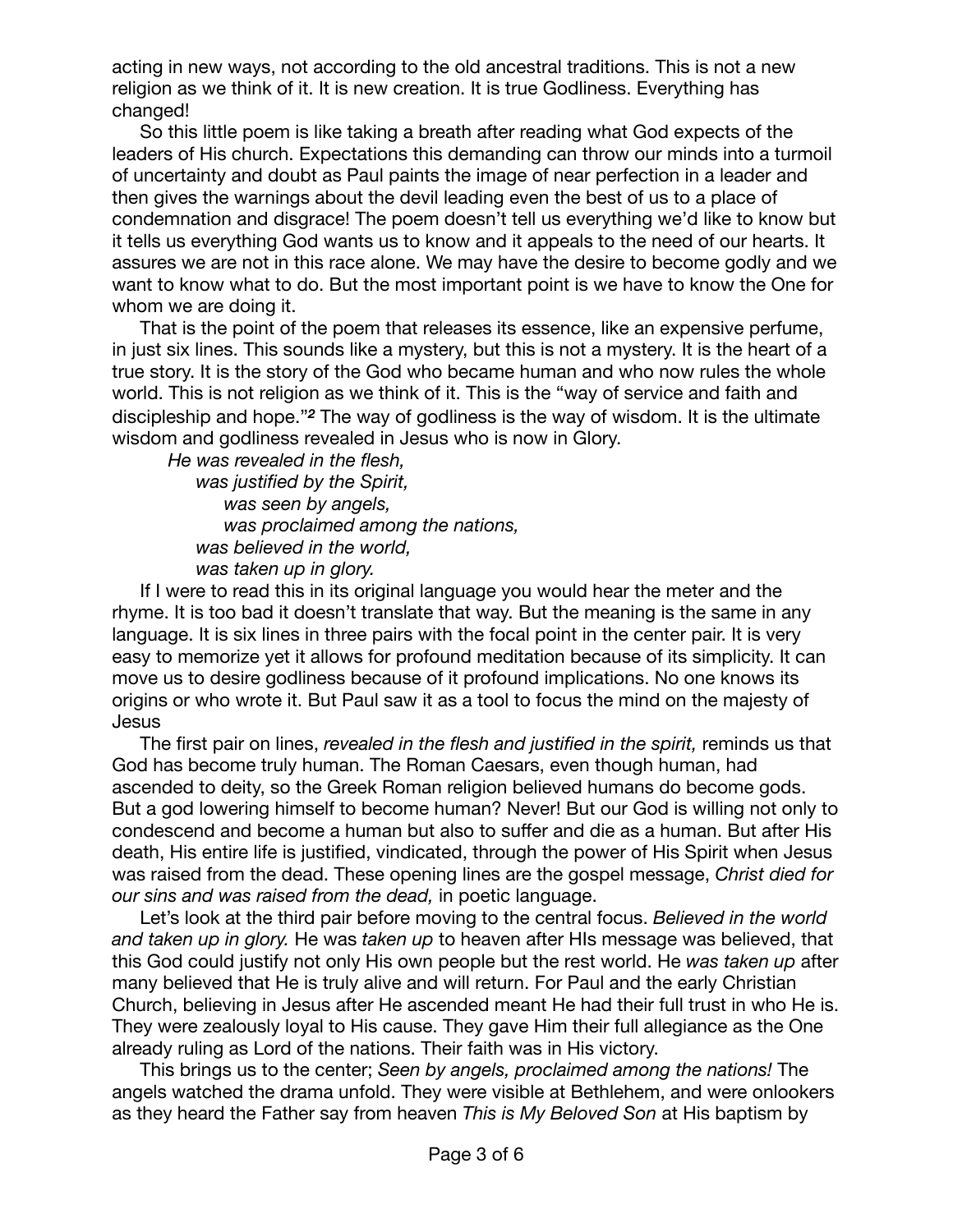John and His transfiguration on the mount. They certainly looked on with horror at the crucifixion, but then they got to witness the glory of His resurrection. They were given the honor of announcing to the first humans *He is not here, He is risen!* Now Jesus has gone back ahead of us to the realm of heaven, among those same angels, until the time when He will be revealed again. This is the heart of it. Think of it, at a time when Caesar is announcing to his Empire that he is the true Lord and the world must obey and worship him, the Church is claiming *"Jesus is the King risen from death and He is the true Lord of the world."* This is battle for allegiance. Who will you worship? Caesar or the crucified Jew they claim to be Messiah? No only will your choice determine your place in the culture war of the day, but your destiny forever. Paul summarizes this so well in the book of Ephesians, and I like the way the GNB says it:

*This power working in us is the same as the mighty strength which he used when he raised Christ from death and seated him at his right side in the heavenly world. Christ rules above all heavenly rulers, authorities, powers, and lords, he has a title superior to all titles of authority in this world and in the next. (Eph 1:19-21) God, who is the Creator of all things, kept his secret hidden through all the past ages, in order that at the present time, by means of the church, the angelic rulers and powers in the heavenly world might learn of his wisdom in all its different forms. (Eph 3:9-10)* 

Caesar was declared to be a god by the Romans, but Jesus was declared to be the true God by the power of God Himself! Caesar was not resurrected from the dead. This poem is for us, to encourage us when our minds are shaken and we are uncertain or in doubt. Just think, we are still proclaiming that Jesus *IS* Lord twenty centuries after this was written, and the angels are still watching!

As we let this message soak into us and we allow our own lives to be Gospelshaped by the story of Jesus, we find we grow in wisdom and strength. We catch a vision of the assembly called *the Church of the living God.* We begin to see the gods of popular culture for what they are. They promise much but deliver little and they may even take away from us that which is most precious to us. The gods of this world are liars and cruel masters.

After pointing us to this majestic upward ideal Paul takes a sudden turn and warns us about men in the *Last Days*, the end of this age. *Now the Spirit expressly says that in later times some will depart from the faith by devoting themselves to deceitful spirits and teachings of demons…(4:1)* Paul sees this has already begun. Men who have worked with him and followed Jesus abandon what they know and what they previously professed as true. They turn from Jesus Christ and turn back to a different promise, like Israel did. It is not only Jesus as Lord they reject, but also God as Creator. Anyone who denies the value and the goodness of all creation, who rejects the beauty of marriage as part of God's plan, actually devalues the character of God. God said all of creation is good. The lying spirits deceive us and say it is not good, or not all of it. Demonic doctrine forbids marriage when God said after He created Adam and Eve *Be fruitful and multiply*. Marriage is good. In fact, after the man and the woman were joined together, God said *This is VERY good*. Now Paul sees and trusts the God who made the world in the first place is active in the world and remaking it through Jesus and the Holy Spirit. We are called, *"not to abandon our humanity but to celebrate its rescue, its redemption and its remaking."<sup>3</sup>*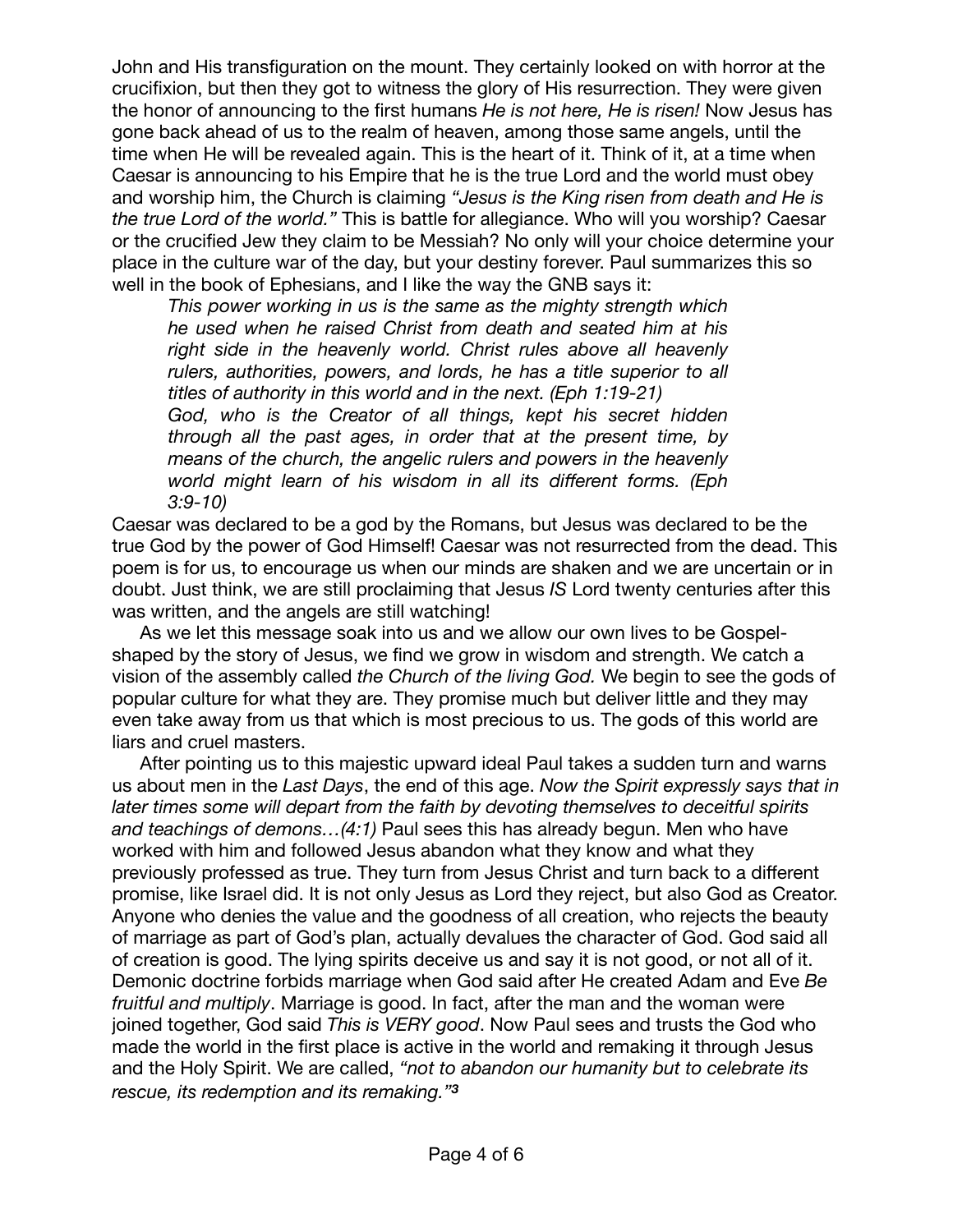We live in the midst of two cultures, two ways of living and we choose between two destinies. The way Jesus offers is a call to wisdom and life. The way of the *Last Days* is a call to folly and death. Paul is warning Timothy first of all. Everyone is vulnerable to taking what seems to be the easier way. Paul says these men have a *seared conscience.* They are blind in their arrogance and *devotion to the doctrines of demons. (4:1)* Remember how Paul urged Timothy early in the letter to *keep your faith and a clear conscience. Some people have not listened to their conscience and have made a shipwreck of their faith(1:18)*? I marvel at the connection Paul makes to violating our conscience and the weakening of our faith. Then Paul refers to Hymenaeus and Alexander, that he handed *them over to the power of Satan* in the hopes that the pain they would suffer *will teach them to stop their blasphemy.* Will they come to a place where they see what they are doing is wrong? Paul was hoping that they may still be teachable, to recover their conscience and turn back to faith in Christ. But what if they aren't teachable? Then the process continues. The conscience dies and there is no longer a right and a wrong. A person becomes an actual tool of Satan. He becomes a scoffer. A scoffer is the most dangerous kind of fool. He hates God and he hates those who love God. I think this is why Paul stops pursuing those who turn away. He takes the wise course of action:

*Whoever corrects a scoffer gets himself abuse, and he who reproves a wicked man incurs injury. Do not reprove a scoffer, or he will hate you; reprove a wise man, and he will love you. Give instruction to a wise man, and he will be still wiser; teach a righteous man, and he will increase in learning. (Prov 9:7-9)* 

Paul will warn Timothy several times to avoid empty discussions and arguments over *so called knowledge*. And men of seared conscience? Avoid them too! They are the scoffers Proverbs warns us about.

We are in training. The goal of our training is not a great physique and physical strength, it is *godliness (4:7)*. Have you noticed that Paul says for the third time *The saying is trustworthy… (4:9)*? This could be translated as *Faithful is the Word.* We can focus in on these three simple sayings. The first is about Jesus: *The saying is trustworthy and deserving of full acceptance, that Christ Jesus came into the world to save sinners…(1:15).* This is what He has done in the *PAST to save us and says He is FOR US*. Next: The saying is trustworthy: *If anyone aspires to the office of overseer, he desires a noble task. (3:1)* This is the *PRESENT* and is about what Jesus wants to do *THROUGH US*, as He transforms us into the kind of leaders that will be the foundation and pillars of His Church in the world. Last of all we focus on the FUTURE: *The saying is trustworthy and deserving of full acceptance. For to this end we toil and strive, because we have our hope set on the living God, who is the Savior of all people, especially of those who believe. (4:9-10)* This is where we started. We are on the path of wisdom if we are toiling and striving with our eye on the goal, which is *our hope set on the living God.* We do not have all the answers. Our thinking is faulty and we can't trust in it. But we can trust in Jesus because He is loving and wise. Like Lady Wisdom in the book of Proverbs, He is calling us to wisdom—

*"Whoever is simple, let him turn in here!" To him who lacks sense she says, "Come, eat of my bread and drink of the wine I have mixed. Leave your simple ways, and live, and walk in the way of insight."(Prov 9:4-6)*